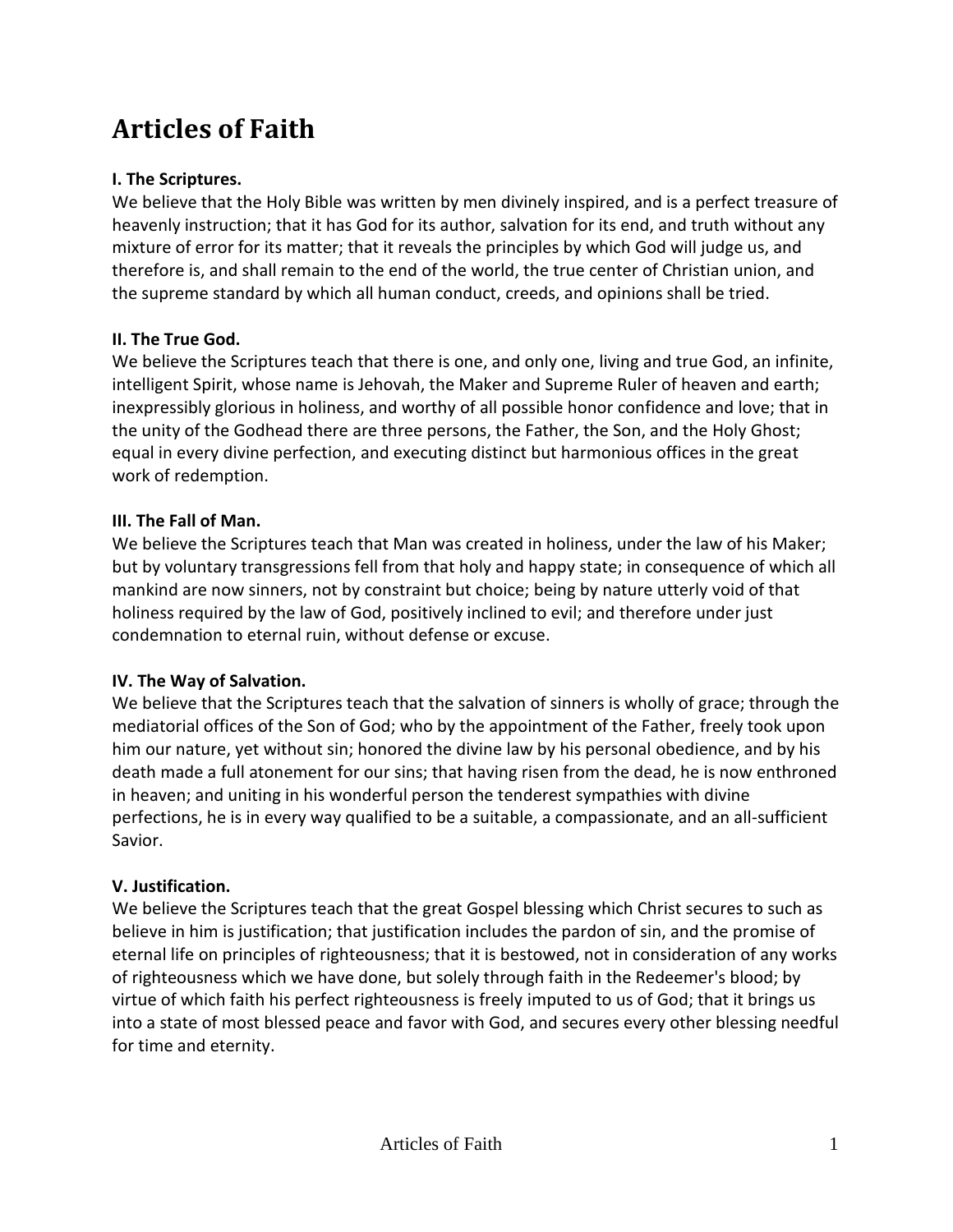## **VI. The Freeness of Salvation.**

We believe that the Scriptures teach that the blessings of salvation are made free to all by the Gospel; that it is the immediate duty of all to accept them by cordial, penitent and obedient faith; and that nothing prevents the salvation of the greatest sinner on earth, but his own determined depravity and voluntary rejection of the Gospel; which rejection involves him in an aggravated condemnation.

## **VII. Regeneration.**

We believe that the Scriptures teach that in order to be saved, sinners must be regenerated, or born again; that regeneration consists in giving a holy disposition to the mind that it is effected in a manner above our comprehension by the power of the Holy Spirit in connection with divine truth, so as to secure our voluntary obedience to the Gospel; and that its proper evidence appears in the holy fruits of repentance and faith, and newness of life.

#### **VIII. Repentance and Faith.**

We believe the Scriptures teach that repentance and faith are sacred duties, and also inseparable graces, wrought in our souls by the regenerating Spirit of God; whereby being deeply convinced of our guilt, danger and helplessness and of the way of salvation by Christ, we turn to God with unfeigned contrition, confession, and supplication for mercy; at the same time heartily receiving the Lord Jesus Christ as our prophet, priest and king, and relying on him alone as the only and all-sufficient Savior.

## **IX. God's Purpose of Grace.**

We believe the Scriptures teach that election is the eternal purpose of God, according to which he graciously regenerates, sanctifies and saves sinners; that being perfectly consistent with the free agency of man, it comprehends all the means in connection with the end; that it is a most glorious display of God's sovereign goodness, being infinitely free, wise, holy and unchangeable; that it utterly excludes boasting and promotes humility, love, prayer, praise, trust in God, and active imitation of his free mercy; that it encourages the use of means in the highest degree; that it may be ascertained by its effects in all who truly believe the Gospel; that it is the foundation of Christian assurance; and that to ascertain it with regard to ourselves demands and deserves the utmost diligence.

#### **X. Sanctification.**

We believe the Scriptures teach that Sanctification is the process by which, according to the will of God, we are made partakers of his holiness; that it is a progressive work; that it is begun in regeneration; and that it is carried on in the hearts of believers by the presence and power of the Holy Spirit, the Sealer and Comforter, in the continual use of the appointed means especially the word of God, self-examination, self-denial, watchfulness, and prayer.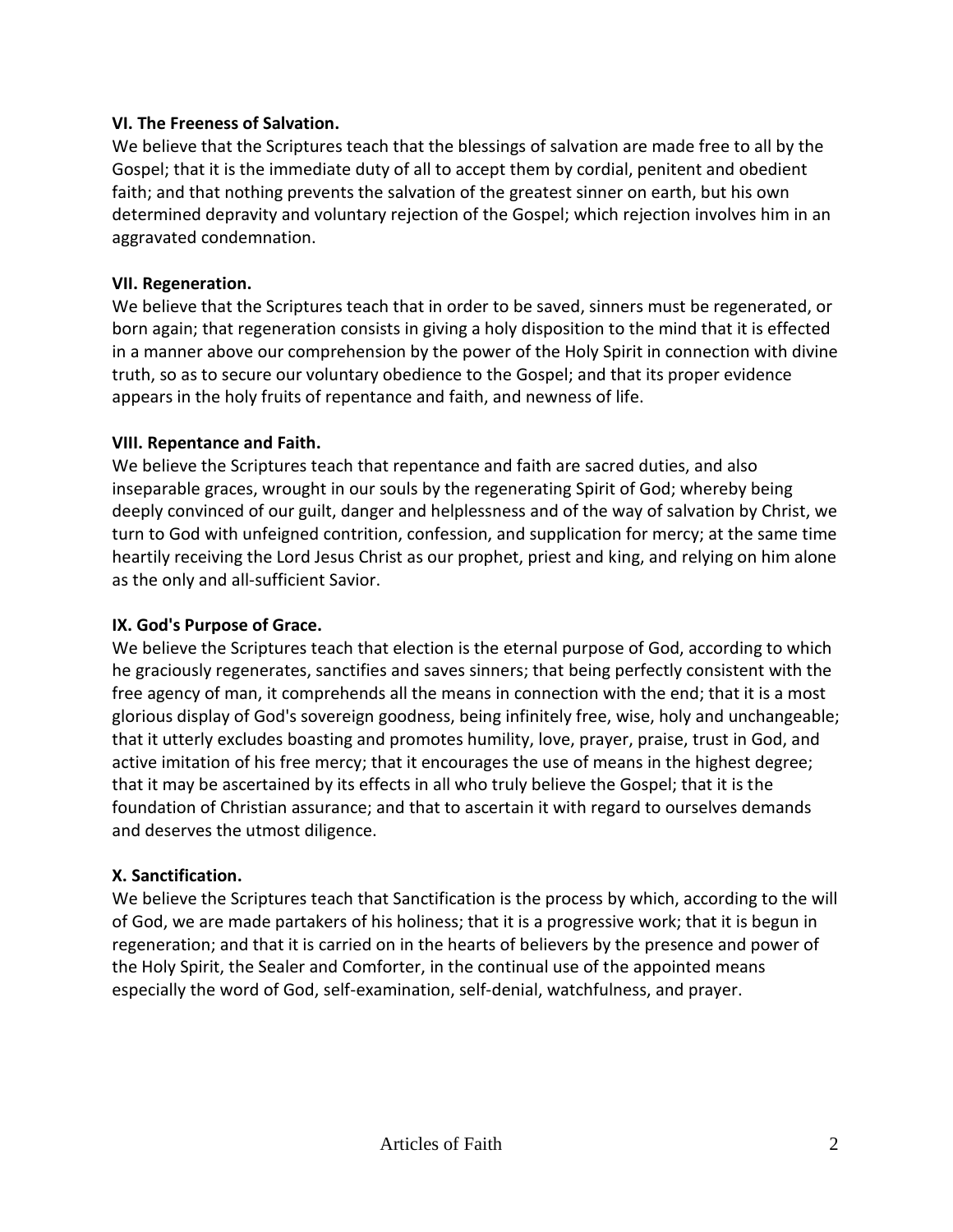## **XI. Perseverance of the Saints.**

We believe the Scriptures teach that such only are real believers as endure to the end; that their persevering attachment to Christ is the grand mark which distinguishes them from superficial professors; that a special Providence watches over their welfare; and they are kept by the power of God through faith unto salvation.

# **XII. The Law and Gospel.**

We believe the Scriptures teach that the Law of God is the eternal and unchangeable rule of his moral government; that it is holy, just and good; and that the inability which the Scriptures ascribe to fallen men to fulfill its precepts, arise entirely from their love of sin; to deliver them from which, and to restore them through a Mediator to unfeigned obedience to the holy Law, is one great end of the Gospel, and of the Means of Grace connected with the establishment of the visible church.

# **XIII. A Gospel Church.**

We believe the Scriptures teach that a visible church of Christ is a congregation of baptized believers, associated by covenant in the faith and fellowship of the Gospel; observing the ordinances of Christ; governed by his laws; and exercising the gifts, rights, and privileges invested in them by His Word; that its only scriptural officers are Bishops or Pastors, and Deacons whose Qualifications, claims and duties are defined in the Epistles to Timothy and Titus.

# **XIV. Baptism and the Lord's Supper.**

We believe the Scriptures teach that Christian baptism is the immersion in water of a believer, into the name of the Father, and Son, and Holy Ghost; to show forth in a solemn and beautiful emblem, our faith in the crucified, buried, and risen Savior, with its effect, in our death to sin and resurrection to a new life; that it is prerequisite to the privileges of a church relation; and to the Lord's Supper, in which the members of the church, by the sacred use of bread and wine, are to commemorate together the dying love of Christ; preceded always by solemn selfexamination.

# **XV. The Christian Sabbath.**

We believe the Scriptures teach that the first day of the week is the Lord's Day, or Christian Sabbath, and is to be kept sacred to religious purposes, by abstaining from all secular labor and sinful recreations, by the devout observance of all the means of grace, both private and public, and by preparation for that rest that remaineth for the people of God.

# **XVI. Civil Government.**

We believe the Scriptures teach that civil government is of divine appointment, for the interest and good order of human society; and that magistrates are to be prayed for, conscientiously honored and obeyed; except only in things opposed to the will of our Lord Jesus Christ, who is the only Lord of the conscience, and the Prince of the Kings of the earth.